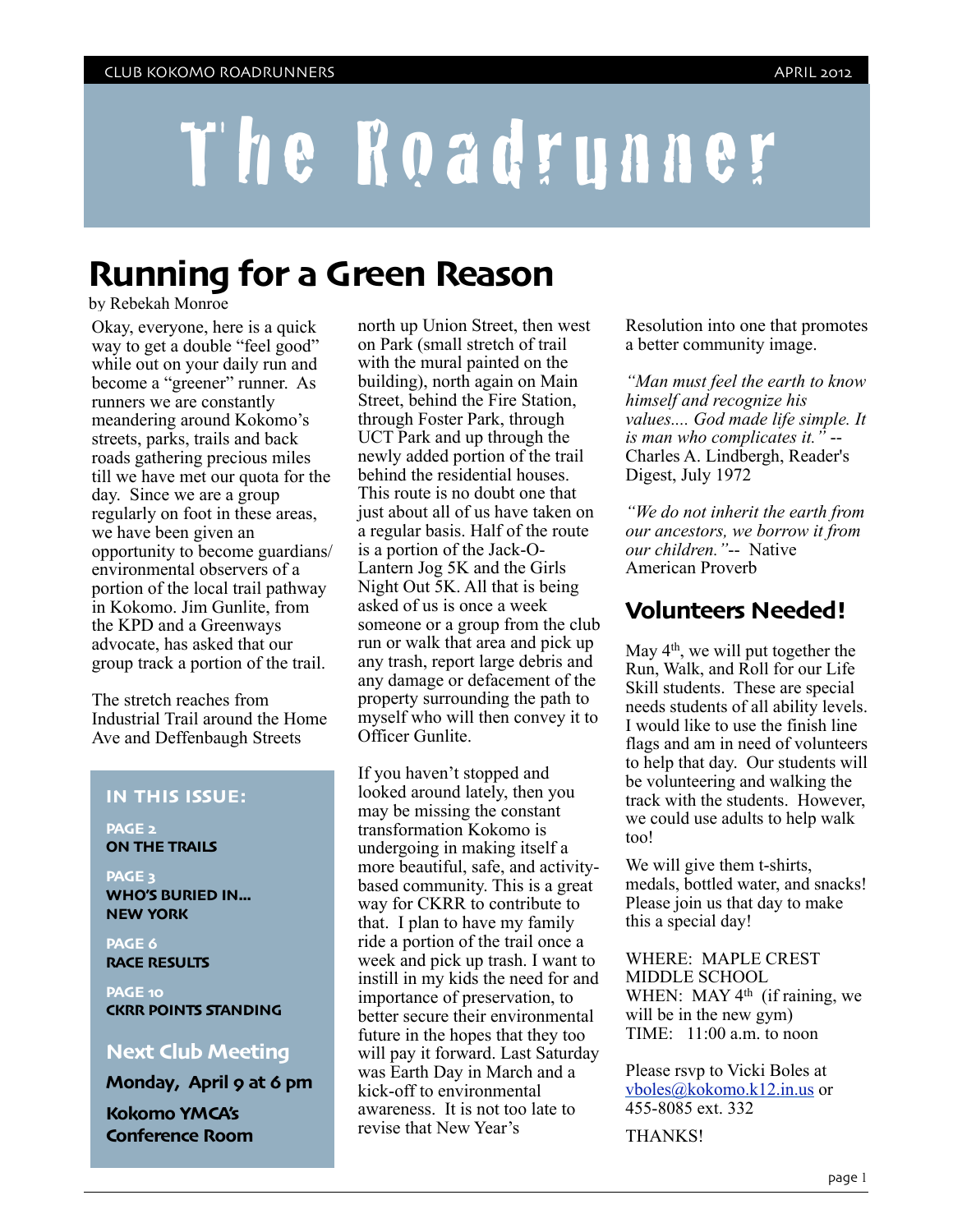# **Ultimate Challenge April 7**

This year's Ultimate Challenge races on the banks of the Wabash just downstream from Logansport will be particularly bittersweet to me. On March 19 Race Director Rhenda Acton's husband, Kent, joined Sam Williamson, Scott Hathaway and Jackie Sanders in the great cloud of witnesses who are watching over us as we continue our race. My hope is to fight the good fight and finish strong as they did. Rhenda was meticulously planning the race, note cards in hand and especially looking forward to baking those gourmet cookies we love so much. Now she will be traveling to Florida with her son Matt and daughter-in-law Erin, for some time away with family. So this year's race will again be very different. We will need a few more volunteers to manage the race and we are also asking that those of you who share Rhenda's gift of baking to make some cookies, breads, or other treats to share. If you can bake or otherwise volunteer please email Charlie at [runckrr@aol.com](mailto:runckrr@aol.com) or call (765) 437-6268, no texts please. We hope you can join us for another challenging run with the eagles and bulls on the scenic banks of the Wabash.

# **On the Trails By Charlie Skoog**

If you love trails and greenways and were born in Howard County or moved in as I did in 1995, life has never been better. And just like The Great Banquet, it only gets better! Drive down

Home Ave. from Boulevard to Lincoln and you will see the clearing taking place. By summer the Industrial Heritage Trail will be paved to Lincoln. By year's end, the IHT will likely extend under US 31 to the Hampton Inn. To the north, engineering/landscape architect firms are submitting bids to Request for Proposals that will pave the Nickel Plate Trail from N. Apperson over existing US 31 and under NEW 31, finalizing the Cassville connection. In addition to the NPT other opportunities are emerging and the paradigm is shifting from where and when to how, especially given current and forecast economies. One answer to facilitate the how is my favorite nine letter word, VOLUNTEER. If we wait or depend on government to build trails it may or may not happen but it will be later. Because of groundwork laid by volunteer advocates and builders, government is engaged, especially locally, and our community is being recognized for those efforts. If you consider yourself a friend of trails, it now is time to get serious. Our new and existing trails are diamonds in the rough. The potential is there, but they need to be polished, and the seeds for new trails need to be nurtured and cultivated. If you think you are interested, Dave Emry and I invite you to come on board. Dave has created a Kokomo Howard County Friends of Trails page for those on Facebook. We have scheduled our first informational meeting for Tuesday, April 10. Because of busy evening schedules we thought a downtown luncheon meeting might work best. We have reserved Kokomo City Hall Council Chambers for the meeting and hope many of you can join us. If you can attend,

# **UPCOMING EVENTS**

# **April 7 at 9 am**

CKRR Ultimate Logansport - 10 mile run and 5 mile run/walk

# **April 10, 12-1:00**

Howard County Friends of Trails Informational Meeting luncheon

# **April 21 at 9 am**

Race for the Cure Military Park, Indy 5K Run/Walk

## **April 21 at 9 am**

local Race for Cure Highland Park 5K Run/Walk

# **April 28 at 8:30 am**

Run, Rock, Roll UAW Local 292 1201 W Alto 5K Run/Walk, 1 m run, walk, roll

please RSVP so we can plan refreshments/lunch. If you're interested but can't attend, please call or email 437-6268, [runckrr@aol.com](mailto:runckrr@aol.com) or 480-6318, [david.emry@att.net](mailto:david.emry@att.net) and you will be added to our database and sent a survey and further updates. I love the fact that it's getting easier to see you on the trails!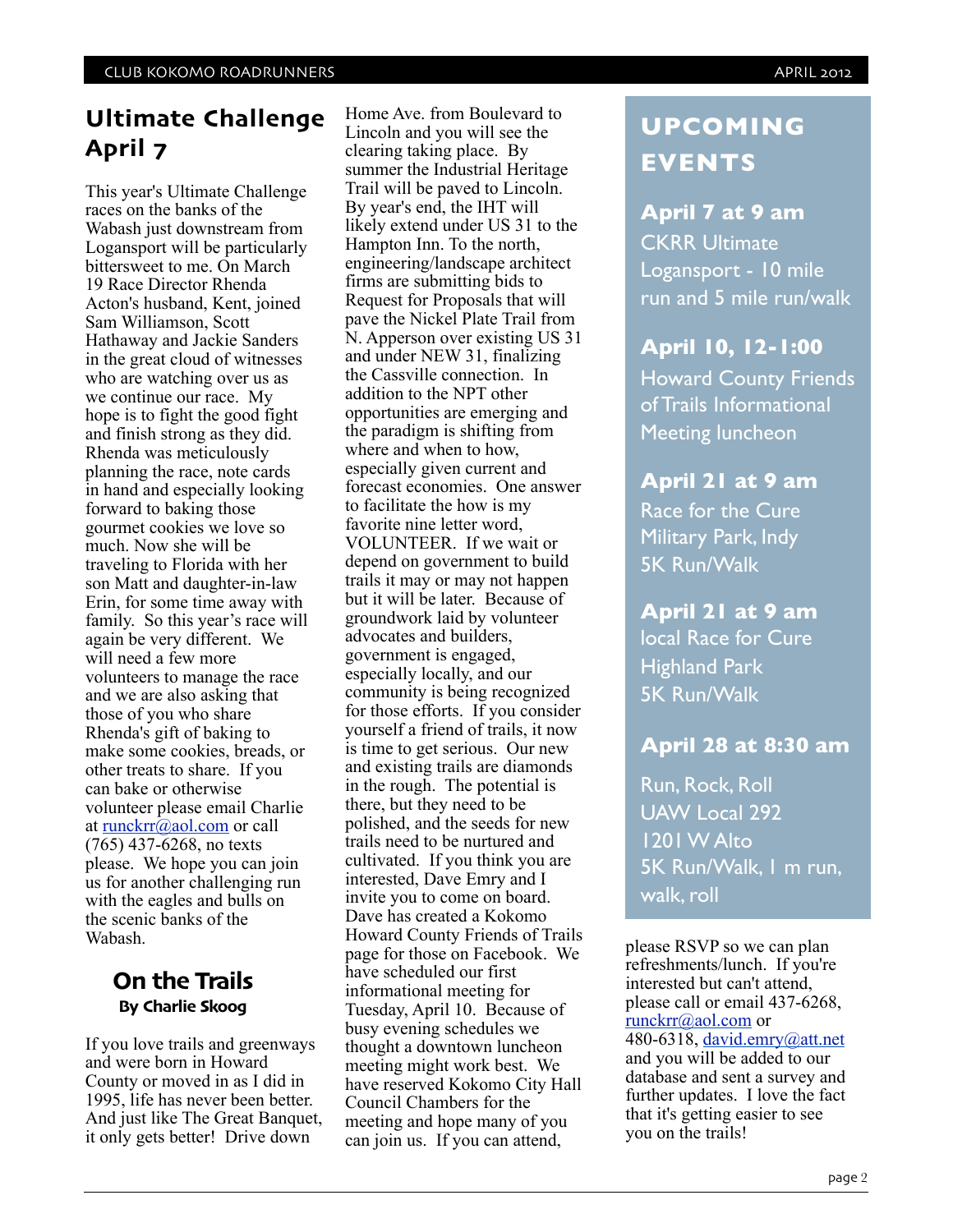# **Who's Buried in Grant's Tomb?**

#### By Charlie Skoog

Two weeks ago I was invited by Dana Neer to join him on a road trip to New York City with some gifted young athletes. I consider this a CK Road Trip since Dana, Brittany and Bethany are special members of our Club Kokomo family. Our fifth floor room overlooked and was only separated from the Hudson River by Grant's Tomb, a national monument and the largest mausoleum in North America. We were staying on the Columbia University Campus, a one mile jog from Central Park. What a thrill it was to run the sidewalks of the City to one of the world's great urban parks. Another personal thrill was running a lap on the historic Armory Track, home of the National Track Hall of Fame, with Avery's mom. But the greatest thrill was sharing our love of running and life with some "best" friends. Below is a glimpse into the heart of my special best friend Brittany Neeley, the mystery of Grant's Tomb will have to wait for another day. Enjoy and be blessed as I was!

# **New York**

By Brittany Neeley

This past weekend (March 8-11), I had the experience to travel to New York City for New Balance Indoor Nationals with not only coaches and teammates, but my bestfriends as well. The trip included Charlie Skoog, Dana Neer, Anna Bearss (Warsaw), Avery Ewing, Emily Ewing, Kyle Duvall (Westfield), Bethany Neeley, and myself. It all started as we traveled by road to New York in a Culver mini-van on a rainy Thursday. We occupied ourselves by working on homework, watching Redbox rentals, and stopping practically every two hours to stretch our legs. We arrived to the city about 7 p.m. and our bad luck with New York driving started right away as we missed our exit for Hudson Parkway and were forced to travel over 100 streets on Broadway of New York City. We led ourselves to an Italian restaurant after spending over 30 minutes to find a parking spot, and carbed up for the night before. We headed to the Armory for packet pickup and arrived ten minutes after it closed for the night. Come on now, 10 minutes isn't too bad considering we were coming from Indiana! We made our way back to our hotel and were staying at the International House which is home to grad students of Columbia. Beth, Avery, Dana, and I headed out for a short shakeout run on the campus of Columbia before going to bed just before midnight.

Friday consisted of many memorable moments, and little did I know at the time that it would be one of the best days of my life. We spent the majority of the day at the Armory as all of us but Avery raced on Friday. You know the first thing we did as we arrived for the day was hit the gift shop. Ave, Kyle, and I all bought matching rain jackets, so watch out for us! Anna was the first to go as she ran the Emerging Elite 3200. Anna put together a solid race running an 11:48 with a couple hidden factors going into that time, so I was very proud of my bestfriend. She hung in there, and was fortunate to have her sister and dad there cheering for her. Her mentality was so positive after the race, and she never once complained about not running how she wanted to. I was the next to go. I headed out to warmup with Ave and began preface preparations. I got dressed, and let me tell you, us four girls were dressed to impress this weekend, because if you look good, you feel good. And, if you feel good, you run good. We had the opportunity to race in earrings and hair ribbons, which is my favorite thing ever. Beth, Ave, and I represented pink breast cancer ribbons in our hair to support the loss of Kyle Duvall's mom about two weeks ago. I can honestly say that I have never been so relaxed before a race, and I'm not 100% sure why this one was different. Exactly four weeks earlier I was playing in the sectional basketball game, and I have a tough time transitioning from sport to sport. To be honest, two weeks earlier I walked during a workout for the first time ever. It was kind of a wake up call mentally and a turning point that I had to choose what I wanted this season to be. I regrouped and got things back on track, and little did I know that two weeks later I would win a national title. I felt very prepared and controlled heading into the check-in area, and had no expectations going into the race, except to have fun. I, along with two other girls, were on the outside box and had to run outside of lane 3 for the first 150 meters. The race went out very fast, as the leader went out in a 63 second first 400. I was in about 5th for the first couple laps, and heading into the final stretch of the third lap I began to move up. The bell lap begun and my speed kicked in. I worked my way into 3rd and shot off the last curve to pass the leaders. I was beyond excited to have the opportunity to break the finish line tape, and a smile lit up on my face as I crossed the finish line and saw I had ran a 2:14.77, missing the meet record and Indiana indoor record by .35. I watched the final and fast heat of the 800 from beside the track and desperately hoped my time would be good enough to win. The winner from the fast heat went a 2:15, which made me the Emerging Elite champion! I was very excited, and found my sister immediately. She had the biggest smile on her face and was beyond excited for me. I headed back to camp, and was surrounded by the great support system that I was luckily enough to travel out here with. I received so many encouraging texts and tweets from back home and I can't say thank you enough for that! Thanks to practically my whole school who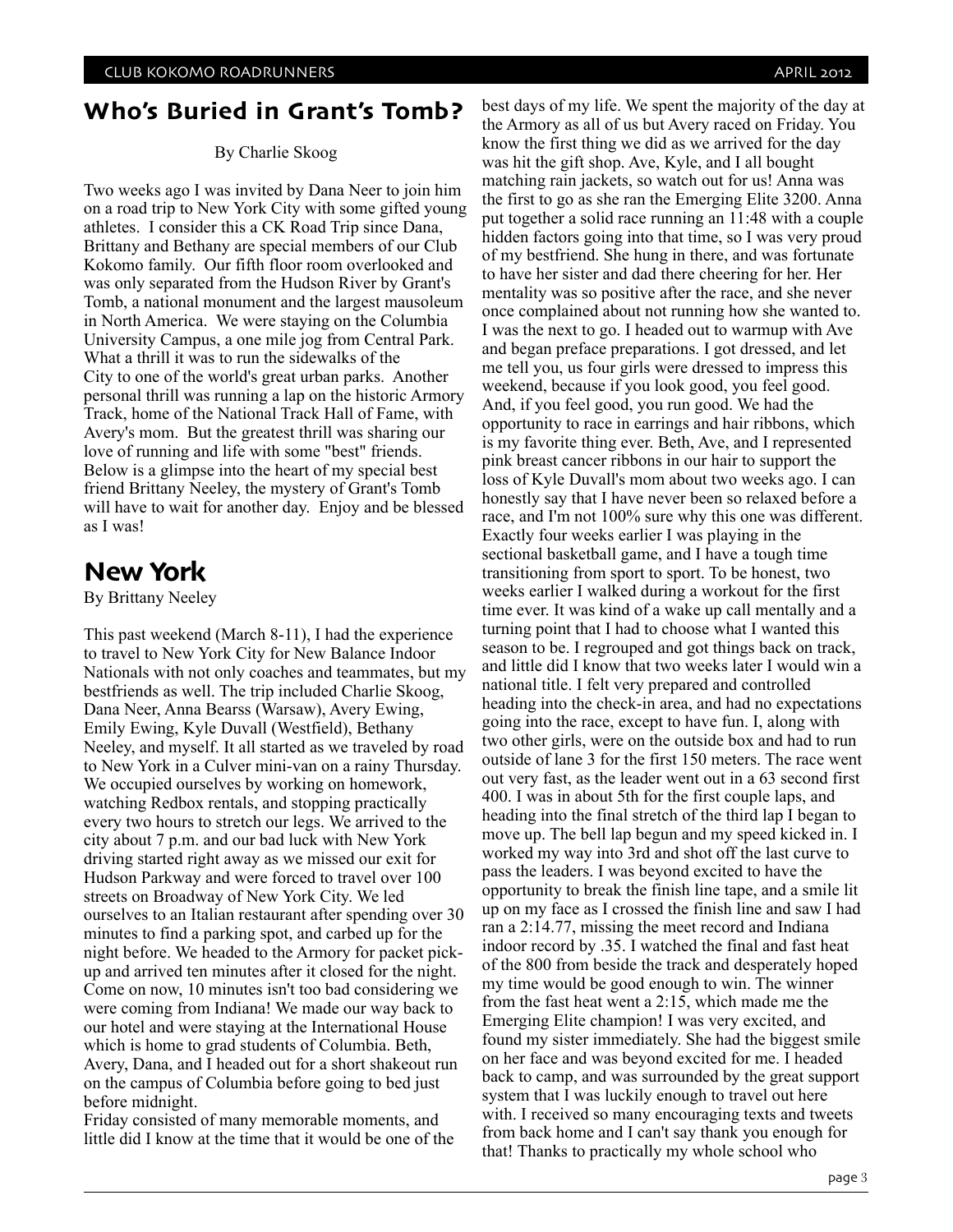watched my race live and thank you to the state of Indiana for all the hometown support! Beth's race was next as she was in the Emerging Elite Mile. As she finished her warmup and prerace things, I led her in a prayer and we fist pounded. Bethany ran a very smart race, as she was last after two laps. She was starting to scare me a bit, because I didn't know her race plan. She moved up perfectly over the course of the race, as the announcer just kept saying, "Her twin sister won the 800 earlier, can this be a Neeley sweep?" Bethany kicked the final lap and moved into 2nd place as she crossed the finish line in 4:58.86, just .3 behind the winner. The first four girls in the field dipped under the previous meet record. I was beyond excited for Beth, as she wasn't feeling the best and gutted through the race. She reassured me numerous times after the race that she hated the mile. We quickly got back up to the track to watch Kyle race. Kyle ran well early in the race, but began having some trouble breathing. I'm honestly not sure his finish time, but I can't explain how proud I was of him. Kyle has been through some things in the past couple weeks that people can't even imagine. However, he still shows up every time with a smile on his face and you can't even tell. Shoutout to Duvall family for being such a great family with great character, and to his dad, Tim, and sister, Cara, who traveled out to New York to be there to watch him. As Friday was coming to an end, we left the Armory to start our night. We quickly found out that our parking spot was on a road that was scheduled for street cleaning at the same time we were parked there, so we found ourselves a \$45 ticket. We all ate at an Irish pub together that night, and witnessed the 5,000m record that Waverly had previously set last year, fall to Erin Finn of Michigan. Friday will be remembered as one of the best days of my life, and I never wanted it to end!

Our Saturday morning started off with many good laughs. We walked out of our hotel to find a bike race going on, and that our car was barricaded in on the course of the race. Props to Charlie for spending forever the previous night to parallel park there and now we were stuck in. We drove through the sidewalks of New York City to get out out and spend the next hour looking for a parking spot near Central Park. We completed our long run at Central Park, which was breathtaking. We had lunch at the Westside Market, which is heaven for any runner. Anna, Dana, and I spent the afternoon walking around the campus of Columbia. Avery prepared for her race, and her and the others headed to the Armory. Anna and I stopped at a local coffee shops to get a mocha frappe, because we refused to buy them from McDonald's when we were in New York. We experienced the subways of New York City by ourselves as we headed to the Armory. The armory was 70 min behind schedule and somehow they managed to catch up by 30 min. Avery was rushed to warmup, and I became her little

manager for the day. I led her in a prayer and we did our signal for shock the state. I told her to go get in line for her race and then met up with Beth and Anna. They informed me that Ave's heat was already on the track! I ran over to Ave and yelled at her to get on the track. She sprinted on the track and got in her spot just before they lined up for the gun to go off. Ave ran a great race and as a result dropped 15 sec off of her old PR. I was incredibly proud of her and a 5:35 indoors for a freshman is great, especially coming from our area of the state. Us four girls couldn't stop laughing after the race and made a stop at the photobooth before leaving. We headed to Times Square for our final night in the city. We ate at a pizza place that was delicious, and Bethany and I actually got to meet up with the girl from North Carolina who won our race here last year. After dinner, we scrambled to the nearest Starbucks to get wifi to watch Waverly run the 3,000 at NCAA Nationals. We weren't having the best of luck getting on ESPN3, but luckily just as the 3K girls took the track, Kyle saved the day and pulled up the live stream. All 12 of us watched Wave's race live on one little iPhone in a Sephora store in New York City. It was amazing to see, but she got tripped up with 600 metes to go. However, she got up and finished the race and we were all so proud of her. She is such an inspiration to many, including myself. Everyone headed back to the hotel to get some rest, except Ave, Emily, and I. We shopped at Times Square until after midnight. While we were shopping, Bethany was throwing up at the 96th Street subway station. She headed back to the hotel and got sick another time there too. We shopped and then headed back to the hotel on the Subway. After arriving back to the hotel after 1 a.m., we helped out Beth and headed to bed. I ended up getting two hours of sleep with the daylight savings time.

My alarm was supposed to go off at 5:45 to get up and head back to leave. I slept right through it and woke up at 6:25 to Kyle pounding on our hotel room door. I packed up our whole room within 15 min while Beth slept and we packed up the van to head home. Within 10 minutes of being on the road, Bethany was throwing up in the car and I'm stuck in the back seat beside her on the ride. We are currently over six hours into the drive home and she has yet to get sick in the car again. Six hours down, five to go and we all return to reality. I am so thankful for this opportunity and wouldn't change it for anything. I would recommend it to anyone, and was blessed to go with some of my bestfriends and favorite people in my life. Thank you for the support back at home. I greatly appreciated it! Also, thank you to my basketball coaching staff and Dana Culp who helped make my winter training possible. As the trip and weekend comes to an end, I can look back and say, "I have fought the good fight. I have finished the race. I have kept the faith." 2 Timothy 4:7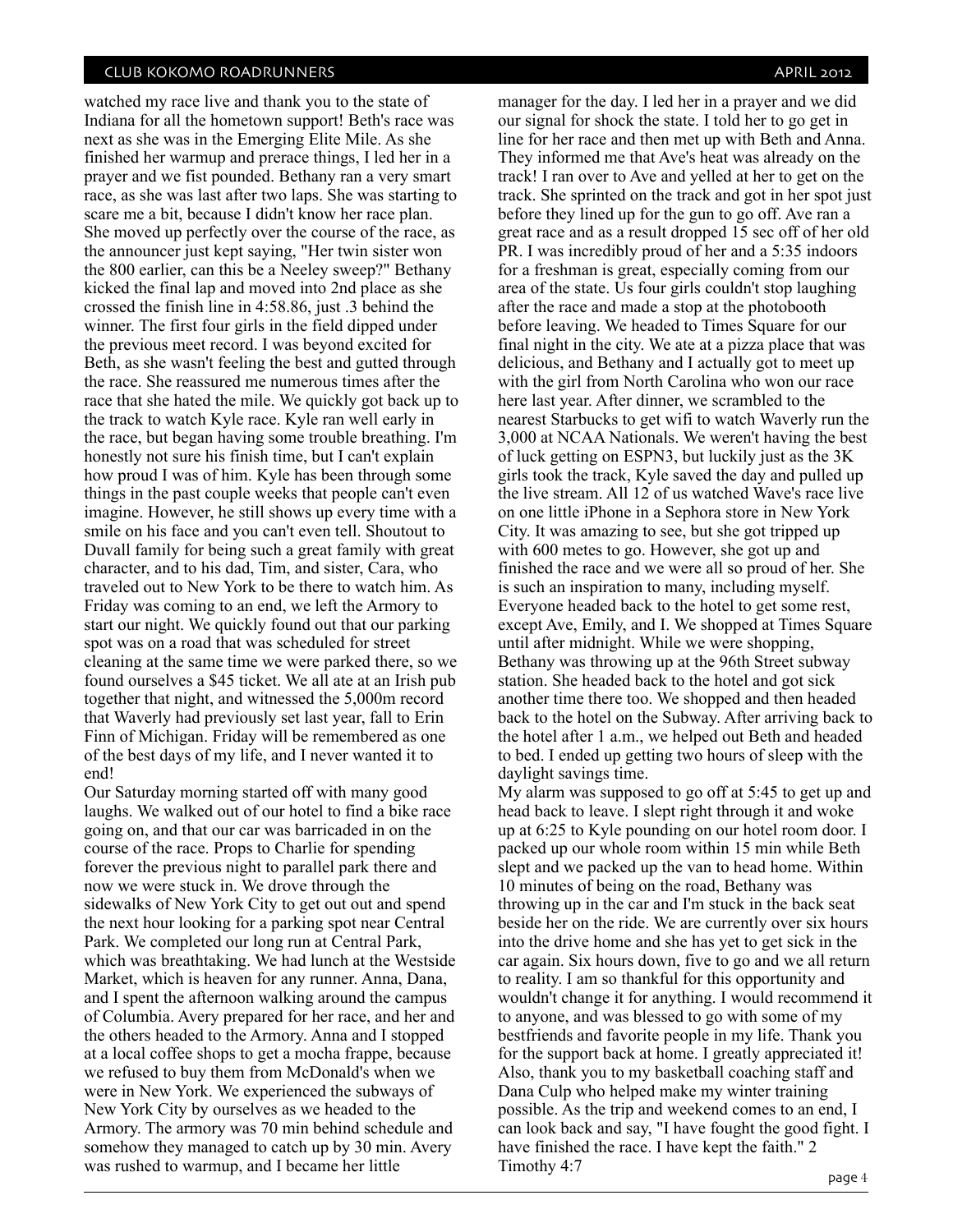# **Job Opportunity**

Indiana University Kokomo seeks qualified candidates to fill the part-time position of Head Coach for Men's and Women's Cross Country. This is an hourly paid part time position which has a fixed budget for number of hours worked throughout the year. This position reports to the Vice Chancellor for Student Affairs.

Position requirements include, but are not limited to: Collaborate with Student Affairs to establish and develop the cross country program for the university. Recruit quality student-athletes for the men's and women's teams; provide leadership, management, and strategic planning for IU Kokomo's cross country program. Teach student athletes safe and effective strategies for cross country competition, organize and direct team practices, travel with teams to all competitions. Work with cross country student athletes to encourage their personal and professional growth both athletically and academically. Responsible for scheduling of meets and practices in accordance with NAIA regulations, evaluating of program effectiveness, and adherence to all NAIA, institutional and departmental policies and procedures. Operate the Cross Country Program within the budgetary guidelines set forth by the administration and assist in marketing the IU Kokomo Cross Country Program.

## **QUALIFICATIONS**

One to three years of coaching experience is required (college preferred). Bachelors degree required, knowledge of NAIA rules and policies a plus. Strong interpersonal and organizational skills as well as written and oral communication skills. Interest in

and dedication to the success of student-athletes in their academic and athletic endeavors is a must. Commitment to integrity, gender equity, and racial diversity are essential. A valid driver's license is required for recruiting purposes and some team travel and a willingness to work evenings / weekends as necessary to achieve program excellence. The ability to serve as a positive role model to student athletes is required.

Review of applications will begin on Wednesday, March 28, 2012 and will continue until the position is filled. Applications accepted through the Indiana University On-Line Application system [\(http://jobs.iu.edu/](http://jobs.iu.edu)). A letter of interest and resume outlining your appropriate work experience, and names, addresses, phone numbers and e-mail addresses of three professional references may be uploaded to this system. For more information about IU Kokomo and this position, visit our website at<br>www.juk.edu. Persons with [www.iuk.edu.](http://www.iuk.edu) disabilities who need assistance to participate in this application process should contact the Office of Affirmative Action at 765-455-9529.

*Indiana University is an Affirmative Action/Equal Opportunity Employer*

# **March Meeting Minutes**

Club Kokomo Meeting Monday March 12, 2012

1. Brief financial report by Treasurer Mark Shorter 2. It was discussed in February to split the New Year's eve profit between Coyote Kids and the Cowan scholarship fund. Those present approved this decision.

3. Mark Shorter announced that the Howard County Relay for Life has moved to the 4-H fairgrounds in Greentown for 2012. The dates are June 15 - June 16 from 3PM to 3PM. 4. The Race for the Cure in Indianapolis is Sat April 21. Patty Weitzel is the club leader on both Relay for Life and Race for the Cure.

5. Sam Costa is March 24. Charlie Skoog still needs volunteers for the Club Kokomo water stop.

6. Ck Ultimate race is Sat April 7-we have received a couple of entries.

7. Rock and Roll 5K is April 28 sponsored by Bona Vista. A couple of entries have been received.

8. Miracle mile and 5K time change begins March 14. 9. Gift certificate give-away begins March 14 for the Wed nights runs.

10. The following Haynes-Apperson entry fee changes were proposed. "Pre-registration is \$15 postmarked on or before June 20. After June 20, the entry fee is \$20. A Club Kokomo member may pre-register for \$13 postmarked on or before June 20. No discount after that date for Club members. Fun run entry is changed to \$5. Race day is June 30, 2012." Robin Cole moved and Diana Brown seconded this proposal. Motion approved. Treasurer Mark Shorter noted that Club Kokomo members who do want to pre-register for \$13 cannot do this through [active.com.](http://active.com/) All 4mile and 3mile registrations postmarked after June 20 are \$20.

Meeting adjourned at 6:41 PM

Those attending were Rebekah Monroe, Dan Coughlin, Diana Brown, Robin Cole, Richard Kerkhof, Joe Yeagle, and Mark Shorter.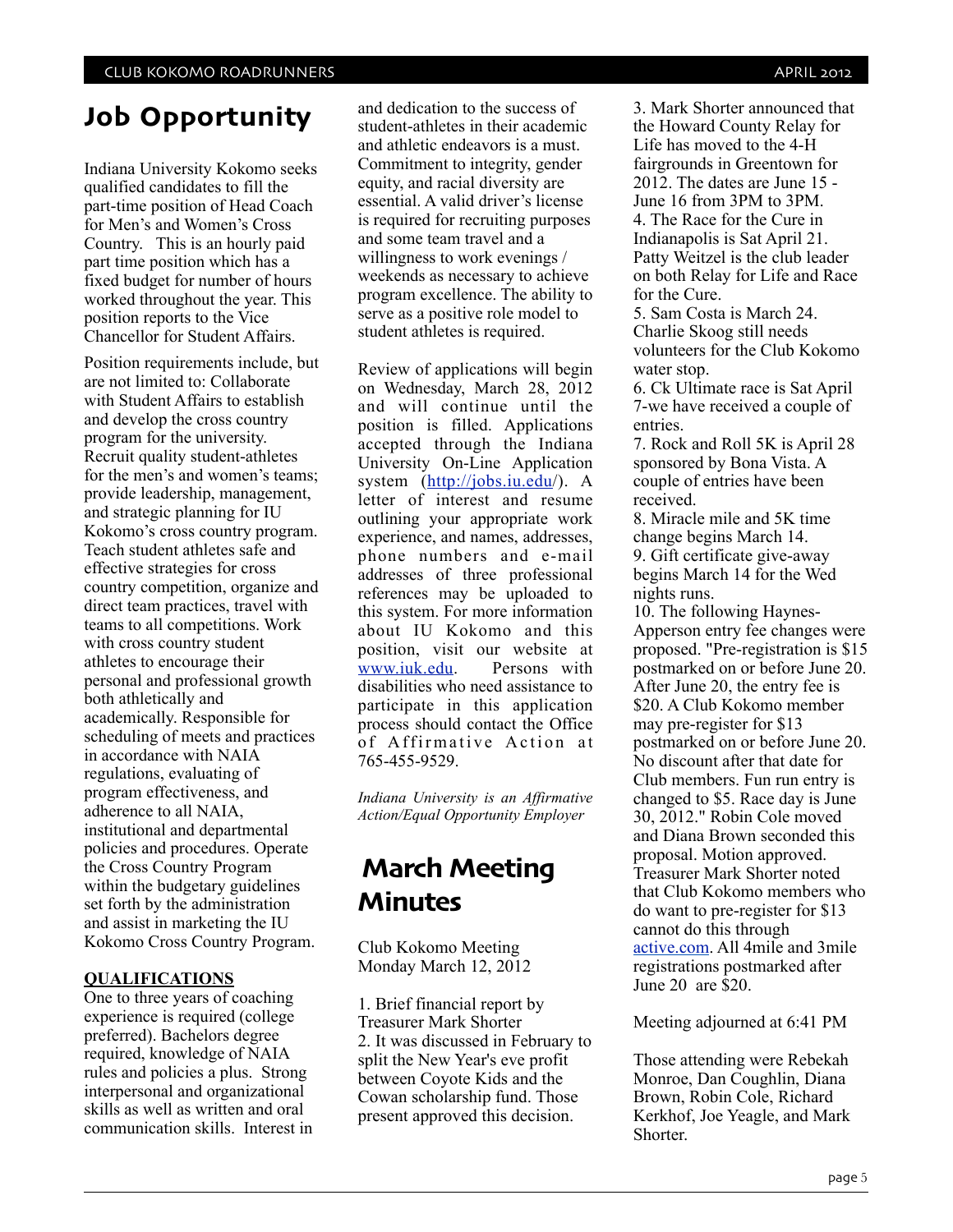# **Race Results**

**Norris Insurance 5K run and 5K walk Amboy, IN March 3, 2012 Temp 30 wind chill 19**

#### **5K Run**

1. Deno Bellinotti 16:04 2. Kory Kennedy 16:45 3. Parker Jones 18:00 4. Nich Lapari 18:46 5. Jeremy Breedlove 19:02 6. Jerry Williams, Jr. 19:05 7. Waylon Coulter 19:23 8. Jay Priest 19:53 9. Todd Horner 20:31 10. Jordan Fivecoate 20:39 11. Cody Young 20:43 12. Brent Munro 21:10 13. Byron Bundrent 21:25 14. Mark Haupert 21:41 15. Jed Pearson 21:58 16. Jerry Long 22:02 17. Eric Seward 22:21 18. Chyenne McNutt 22:27 19. Gary Callahan 22:29 20. Josh Cowin 22:32 21. Brad Richmond 22:44 22. Carly Jones 23:00 1st woman 23. James Sisco 23:04 24. Mike Duke 23:07 25. Arlin Beachy 23:32 26. Eric Mathew 23:33 27. Chad Gaddis, Sr. 23:49 28. Shannann Newhouse 23:56 29. Josh Shaffee 24:16 30. Devin Hill 24:18 31. Sierra Cowin 24:27 32. Tyler Brunn 24:30 33. Dylan Carpenter 24:30 34. Larry Emmons 24:34 35. Tony Steele 24:51 36. Mark Shorter 24:54 37. Brooke Hasty 24:59 38. Ken Swinehart 25:00 39. Carlin Hochstedler 25:13 40. David Emry 25:19 41. Cavan Williams 25:20 42. Dana Cupp 40-44 43. Terry Jones 25:32 44. Scott Deyoe 25:34 45. Nikki Frazier 25:36 46. Michael Graham 25:40 47. Elaine Sweet 25:43 48. Alisha Sweet 25:45 49. Jim Loris 25:48 50. Jen Atkins 25:50 51. Connie Gamble 26:16 52. Charlie Skoog 26:16

53. Darlynn Garber 26:20 54. Michael Daugherty 26:28 55. Samuel Bettegnies 26:34 56. Al Mitchell 26:49 57. Billy Stanton 26:51 58. Stacy Betteanies 26:54 59. Vernon Keller 26:58 60. Scott Hocksema 27:01 61. John Peters 27:08 62. Steve Williams 27:21 63. Bobby Mendoza 27:34 64. Daniel Phillips 27:37 65. Eli Saward 27:41 66. Rebekah Monroe 27:42 67. Jessica Meyers 27:44 68. Cindy Stone 27:58 69. Jerry Meiring 28:06 70. Robin Newhouse 28:11 71. Jordan Sisco 28:22 72. Tonya Newhouse 28:25 73. Russ Hovermale 28:29 74. David Hughes 28:40 75. Anna Dollens-Rangel 28:48 76. Ann Morris 28:56 77. Tom Miklik 29:11 78. Michah Hocksema 29:18 79. Ricke Stucker 29:24 80. Robin Tetrault 29:35 81. Cara McKellar 30:03 82. Jennifer Phillips 30:04 83. Brandt McNutt 30:14 84. Laura Cook 30:39 85. Justin Horner 30:40 86. Leah Colvin 30:45 87. Corbin Snyder 31:06 88. Barbie Serogham 31:09 89. Kelsey Kennedy 31:22 90. Riley Case 31:31 91. Elisa Austin 31:49 92. Stevie Jones 32:01 93. Dana Budd 32:38 94. Tracy Brown 32:39 95. Stan Shuey 32:42 96. Ken Huston 33:01 97. Paul Getts 33:10 98. Marsha Daugherty 33:52 99. Doug Mankell 34:01 100. Karen Hershberger 34:08 101. Amanda Flick 34:14 102. Kris Bewley 34:35 103. Missy Krieg 34:46 104. John McPherson 35:24 105. Ella Kantz 35:27 106. Anne Kantz 35:28 107. Billy Sedam 35:43 108 Jenna Clark 36:36 109. Laura Heflin 37:06 110. Bethany Kirkwood 37:21 111. Matt Bartrum 37:21 112. Michelle Maddix 37:26 113. Rita Tattersall 37:48 114. Jim Boley 38:26

115. Sophie Frazier 40:08 116. Sue Keller 42:37 117. Bill Barnett 45:40 **5K Walk** 1. Vince Lorenz 28:2 2. Mary Miller 31:36 1st woman 3. Carla Denham 34:25 4. Mike Kirkwood 36:52 5. Linda Miller 37:42 6. Jane Inman 40:48 7. Raye Jean Swinehart 40:48 8. Rick Spencer 42:45 9. Robin Micheal 42:57 10. John Mohr 43:32 11. Angela Lorenz 45:15 12. Jean Heflin 45:15 13. Jayne Stucker 46:11 14. Faith Madison 46:24 15. Judy Trobaugh 46:35 16. Loretta Baty 48:08 17. Catina Bendele 59:29 18. Jim Wells 59:29

#### **Fun Run**

1. Micah Hocksema 3:33 2. AJ Austin 3:37 3. Sabian Quaglio

**27th Annual Old Ben 5K Sponsored by IUK Alumni Association March 10, 2012 Temp 25 sunny, wind chill 19**

#### **5K Run**

1. Kory Kennedy 16:25 2. Scott Colford 17:19 3. Parker Jones 17:24 4. Matt York 17:42 5. Tony White 18:54 6. Jay Priest 19:18 7. Byron Bundrent 19:53 8. Heather Weber 19:58 1st woman 9. Ron Moore 20:10 10. Jordon Ousley 20:29 11. Jerry Long 21:14 12. Brad Kallio 21:20 13. Gary Callahan 21:21 14. Tim Taflinger II 21:34 15. John Anderson 21:40 16. Chris Lasley 21:45 17. Mike Duke 21:54 18. Brad Richmond 22:03 19. Spence Heath 22:17 20. Carly Jones 22:18 21. Phil Rozzi 22:25 22. Diana Jones 22:28 23. Dustin DeLong 22:28 24. Kelly Norton 22:32 25. Thomas Shade 22:47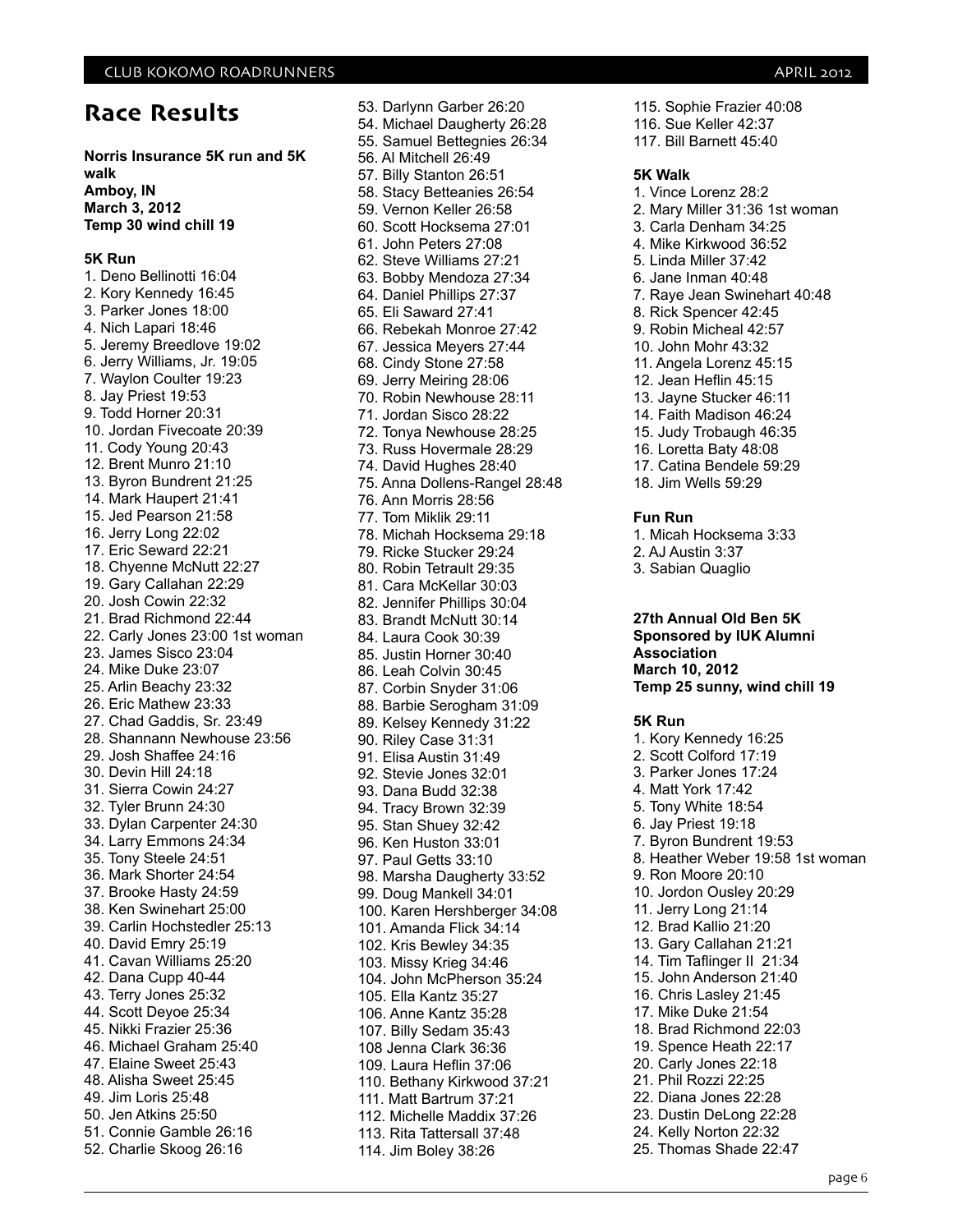26. Eric Mathew 22:47 27. Justin Taflinger 23:35 28. Ryan Dollens 24:01 29. Ketih McAndrews 24:06 30. Gerald Radel 24:14 31. Ashley Paulson 24:15 32. David Lechner 24:21 33. Kathy Smart 24:26 34. Bob Lechner 24:27 35. Carol Sheridan 24:28 36. Mark Shorter 24:31 37. Monte Bubb 24:35 38. Kenneth Swinehart 24:42 39. Philedmon Yebei 24:43 40. Mike Deardorff 24:48 41. Mike Schoenradt 25:04 42. Lindsay Timm 25:13 43. Sam Bettegnies 25:14 44. Roxane Burrous 25:17 45. Alan Kinney 25:18 46. Jen Atkins 25:20 47. Mitch Mossom 25:23 48. Michael Graham 25:26 49. Nikki Frazier 25:28 50. Scott Deyoe 25:35 51. Andy Smith 25:37 52. Kelly Wright 25:50 53. Tami Moore 25:55 54. Josh Hall 26:04 55. Blake White 26:06 56. Mike Daugherty 26:12 57. Zoe Eddy 26:13 58. Tim Voss 26:15 59. Sherrie Alexander 26:16 60. Vinh Lee 26:28 61. Stacy Bettegnier 26:44 62. Adriene Riggle 26:48 63. David Emry 26:50 64. Donny Smith 26:51 65. Cindy Stone 26:54 66. Ray Tetrault 26:55 67. Daniel Phillips 27:02 68. Chris Radel 27:06 69. Carson Ray 27:14 70. Lisa Birkhimer 27:18 71. Chee Lee 27:23 72. Christopher Sullivan 27:30 73. Carla Knapp 27:34 74. Lindsey Thompson 27:55 75. Anna Dollens-Rangel 27:57 76. Cara McKellar 28:00 77. Jerry Meiring 28:16 78. Greg Rhees 28:29 79. David A. Hughes 28:32 80. Everette Mitchen 28:34 81. Laurie Ousley 28:34 82. Britney Parsley 28:36 83. Russ Hovermale 28:47 84. Janette Clem 28:49 85. Jason Hahn 28:53 86. Paula Kucholick 28:53 87. Tom Miklik 28:54

88. Jennifer Phillips 29:00 89. Rhenda Acton 29:03 90. Daniel Herrera (older) 29:09 91. Daniel Herrera (younger) 29:10 92. Robin Tetrault 29:13 93. Nancy Anderson 29:30 94. Brayden York 29:21 95. Michael Anderson 29:23 96. Charlene Powell 29:30 97. Jennie Rhees 29:33 98. Elizabeth Marcus 29:46 99. Greg Sullivan 29:59 100. Connie Higginbottom 30:06 101. Hannah Myers 30:18 102. Phil Leininger 30:22 103. Julee Anderson 30:28 104. Jordan Sheena 30:28 105. Billl Menges 30:35 106. Desiree Hughes 30:53 107. Riley Case 30:58 108. Joyce Pennycoff 31:00 109. Carrie Gruel 31:01 110. Kelsey Kennedy 31:08 111. Kaitlyn Kennedy 31:08 112. Carlos Delangel 31:16 113. Marianne Wilson 31:20 114. Stan Shuey 31:32 115. Ricke Stucker 31:43 116. Shelly Nelson 31:58 117. Anna Boyer 32:37 118. Tracy Brown 32:44 119. Marsha Daugherty 32:53 120. Mandy Oakes 32:53 121. Terry Jones 33:11 122. Vicki Bennett Thomas 33:12 123. Wes Balser 33:26 124. Robin Cole 33:31 125. Marti Sholty 33:40 126. Amanda Flick 33:43 127. Doug Mankell 34:04 128. Linda Wachs 34:36 129. Tennille Darnell 34:51 130. Lisa Stodgell 34:53 131. Jenna Clark 35:13 132. Chris McDonough 35:20 133. Casey Ray 35:56 134. Kristianna Upchurch 36:01 135. Luke Leger 36:05 136. Ron Beachy 36:05 137. Laura Heflin 36:22 138. Tammy Dyer 36:29 139. Stephanie Koepke 36:53 140. Deborah Taylor 36:51 141. Lisa Price 37:14 142. Jim Boley 37:20 143. Valerie Leger 37:42 144. Anh Lee 37:49 145. Elizabeth Felker 37:50 146. Lora Felker 38:33 147. Jessica Balser 39:46 148. Maria DeCleene 39:47 149. Lauren Weber 40:33

150. Maddy Irwin 41:00 151. Sara Smith 41:10 152. Susan Gerhart 41;12 153. Dona Smith 41:39 154. Sue Keller 41:53 155. Amy Hicks 43:05 156. Amanda Koztecki 43:13 157. Judy Trobaugh 43:23 **5K Walk** 1. Vince Lorenz 28:28 2. Mary Miller 31:30 1st woman 3. Sarah Clouser 35:47 4. Michelle Boyd 36:07 5. Linda Miller 37:23 6. Jim Gross 39:16 7. Raye Jean Swinehart 40:34 8. Jane Inman 40:58 9. Rick Spencer 42:24 10. Robin Michael 42:49 11. Geri Smalling 43:05 12. Jan Wall 43:24 13. Greg Wall 43:36 14. Kevin Perry 43:41 15. SL Wilson 44:14 16. Angie Bowman 44:15 17. Kelly Hillman 44:15 18. Elissa Hughes 44:16 19. Lori Akers 44:43 20. Jean Heflin 44:52 21. Jodi Perry 45:05 22. Emma Key 45:06 23. Kim Key 45:08 24. Angela Lorenz 45:56 25. ?? Boston 45:57 26. Kiara Boston 46:23 27. Jayne Stucker 46:59 28. Amy Powlen 47:00 29. Doug Powlen 47:08 30. Kelly Goad 47:08 31. Lisa Holaday 48:54 32. Teng Lee 50:25 33. Debbie Whitney 50:26 34. Monica Mathew 51:13 35. Trudy Pierce 51:30 36. Dick Summerton 51:45 37. Terry S. Hall 52:47 38. Diana Brown 53:50 39. Cindy Wilson 54:01 40. Karen Walck 54:10 41. Dan Coughlin 54:15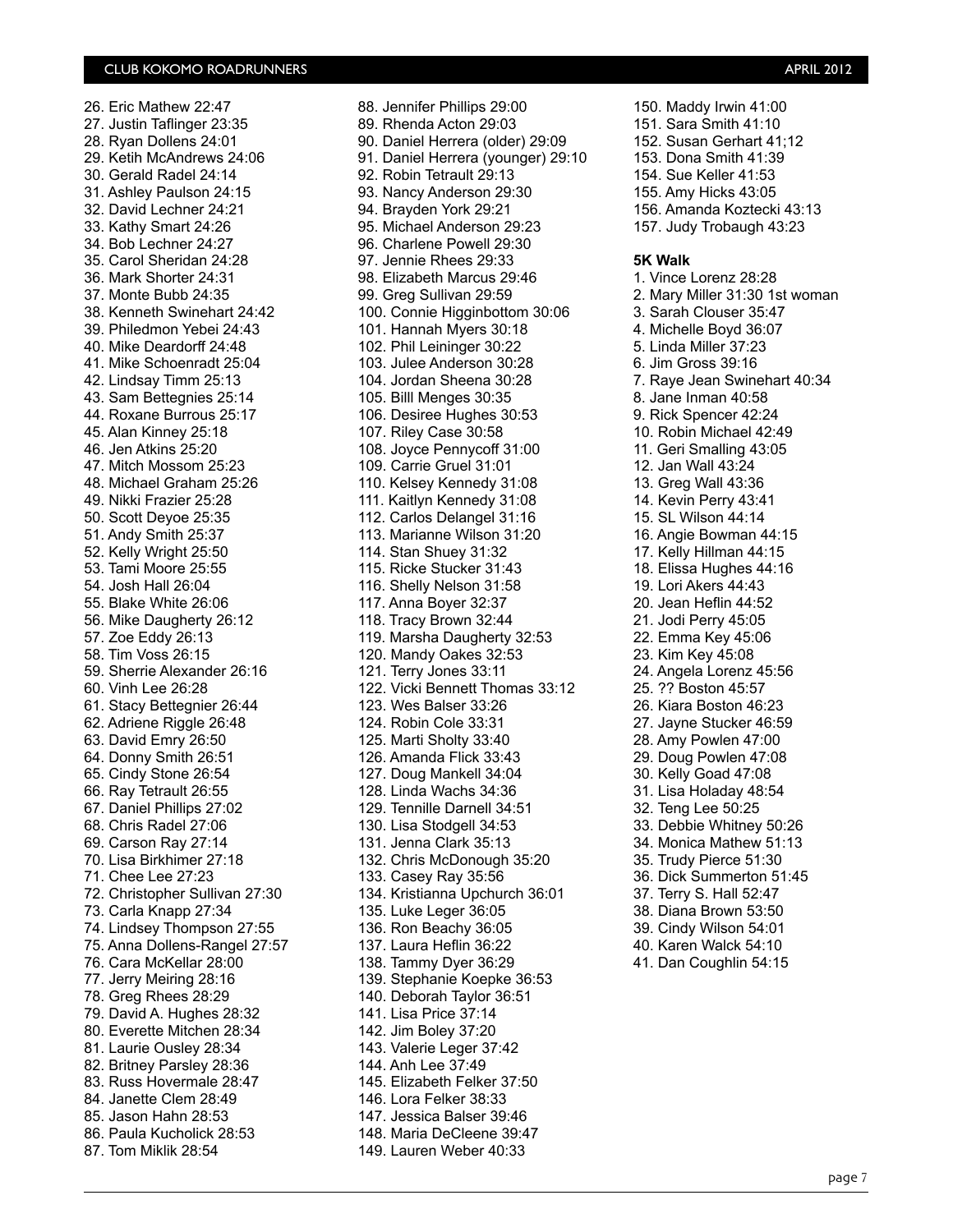## **CK Wednesday Night Run/Walks**

#### *Sponsored by Runner's Forum*

Don't know if it's the \$10 Runners Forum Gift Certificates we are giving away each week or the record warm temperatures but the turnouts for the CK Wednesday 5K and Jackie Sanders Miracle Mile have exceeded even my lofty expectations! On March 14, 29 toed the line for the 5K followed by 55 in the mile. The following week "only" 19 finished the 5K (it was 85 degrees!) but a record 59 finished the Miracle Mile. So far Scott Riggle, Ken Huston, Cindy Sanders and Tishelle Harris have claimed \$10 RF prizes. Please note that because of congestion and confusion **we have decided to move the start of the 5K up to 5:15 PM. The Miracle Mile will continue to start at 6:00 PM. This time change will take effect on April 7** so please spread the word and invite a friend to the Wednesday night races.

## **Miracle Mile Results**

#### **Jackie Sanders Miracle Mile Wednesday, March 7, 2012 Highland Park Walk/Bike Path**

- 1. Kory Kennedy 6:10 2. Ron Moore 6:35 3. Ken Swinehart 7:20 4. Charlie Skoog 7:56
- 5. Mike Daugherty 7:58
- 6. Tanner Boley 7:58
- 7. Troy Frazier 8:25
- 8. Steve Workman 8:45
- 9. Sydnie Boley 8:53
- 
- 10. Ethan Kinney 9:22
- 11. Ken Huston 9:31
- 12. Kevin Campbell 9:34
- 13. Vicki Smith 9:38
- 14. Konner Boley 9:48
- 15. Cindy Coulter 10:25

16. Bob Longwith 11:08 17. Rebekah Monroe 11:13 18. Jim Boley 11:13 19. Jill Babcock 11:59 20. Tori Gingerich 12:19 21. Lisa Birkhimer 12:20 22. Milo Hearn 12:21 23. Terri Hellmann 12:28 24. Rene' Jones 12:45 25. Raye Jean Swinehart 13:11 26. Jane Inman 13:11 27. Dick Summerton 15:00 28. Mike Thrasher 17:07 29. Emma Morrow 19:40 30. Lori Morrow 19:40 31. Drew Jay 19:50 32. Vicki Ledbetter 20:02 33. Audrey Jay 20:04 34. Courtney Jay 20:08 35. Sophia Jay 20:09

#### **CK Wednesday 5K March 7, 2012 Old Ben/Highland 5K Course**

1. Kory Kennedy 19:17 2. Parker Jones 19:35 3. Cara McKellar 29:11 4. Abby Michael 31:59 5. Kelsey Kennedy 32:33 6. Amanda Oakes 35:30

#### **Jackie Sanders Miracle Mile Wednesday, March 14, 2012 Highland Park Walk/Bike Path**

1. Chris Frazier 6:26 2. Cody Young 6:37 3. Max McHaney 6:41 4. Sam Grant 7:20 5. Paul Sanders 7:27 6. Roxane Burrous 7:27 7. Cheryl Marner 7:33 8. Rosellen Connolly 7:45 9. Brendyn Rogers 7:48 10. Ken Swinehart 7:57 11. Tanner Boley 8:16 12. John Rocchio 8:29 13. Haley Jones9:09 14. Bruce Savage 9:20 15. Vicki Smith 9:26 16. Kory Kennedy 9:29 17. Cameron Harris 9:31 18. Ken Huston 9:40 19. Brian Bledsoe 9:57 20. Corey Moore 10:05 21. Tami Moore 10:04 22. Ethan Kinney 10:11 23. Kim McHaney 10:11 24. Ari Leger 10:13

25. Tishelle Harris 10:33 26. Jim Boley 10:35 27. Bob Longwith 10:40 28. Luke Leger 10:47 29. Gradyn Rogers 11:03 30. Konner Boley 11:44 31. Peggy Obermeyer 11:45 32. Jill Babcock 11:51 33. Emily Riggle 11:58 34. Gretchen Riggle 11:58 35. Adriene Riggle 11:59 36, Scott Riggle 12:00 37. Terri Hellmann 12:09 38. Bart Langevin 12:20 39. Raye Jean Swinehart 12:48 40. Jane Inman 12:49 41. Angie Shaffer 13:12 42. Rebekah Monroe 13:12 43. Joe Yeagle 13:36 44. Cindy Sanders 13:48 45. Abby VanArsdale 14:09 46. Amber Longwith 15:17 47. Cathy Longwith 15:21 48. Joe Kidd Rangel 15:46 49. Mary Jay 16:51 50. Courtney Jay 16:51 51. Mike Thrasher 16:55 52. Melissa Grant 16:56 53. Vicki Ledbetter 17:13 54. Sydney Boley 17:49 55. Emma Kahn 17:49

#### **CK Wednesday 5K March 14, 2012 Old Ben/Highland 5K Course**

1. Parker Jones 17:47 2. Scott Riggle 19:36 3. Cody Young 21:03 4. Paul Sanders 23:40 5. Cheryl Marner 23:57 6. Sam Grant 24:53 7. Carly Jones 25:09 8. Chris Frazier 25:26 9. Philemon Yebei 25:45 10. Tami Moore 25:49 11. Kory Kennedy 25:55 12. Ken Swinehart 26:07 13. Brendyn Rogers 26:30 14. Terry Jones 26:38 15. John Rocchio 27:43 16. Rebekah Kinney 28:03 17. Max White 28:03 18. Devin White 28:06 19. Tony White 28:11 20. Mary White 28:43 21. Ray Tetrault 29:25 22. Gradyn Rogers 30:16 23. Anna Dollens 30:36 24. Robin Tetrault 31:16 25. Amanda Oakes 34:47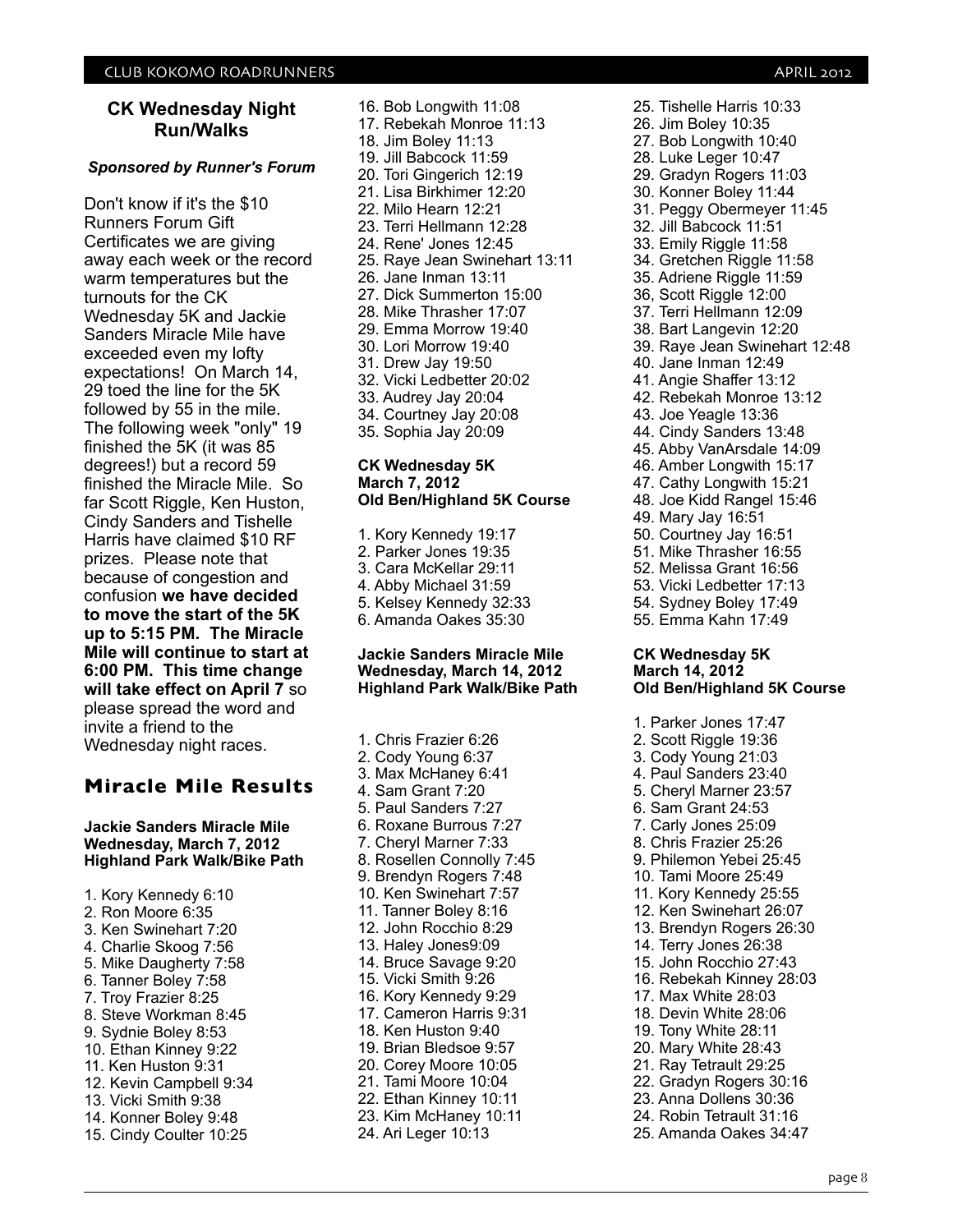26. Tori Gingerich 39:57 27. Rex Gingerich 39:59 28. Lisa Birkhimer 40:00 29. Milo Hearn 40:01

#### **Jackie Sanders Miracle Mile Wednesday, March 21, 2012 Highland Park Walk/Bike Path**

1. Parker Jones 5:20 2. Jeff Hauswald 7:10 3. Paul Sanders 7:40 4. John Rocchio 7:43 5. Rosellen Connolly 7:46 6. Tanner Boley 7:54 7. Brayden York 7:58 8. Matt York 7:59 9. Drevaughn Hartson 8:15 10. Charlie Skoog 8:16 11. Troy Frazier 8:18 12. Steve Workman 8:23 13. Haley Jones 8:41 14. Sydnie Boley 8:46 15. Brian Bledsoe 8:58 16. Nick Campbell 9:03 17. Bruce Savage 9:07 18. Kevin Campbell 9:16 19. Kory Kennedy 9:32 20. Ken Huston 9:34 21. Konner Boley 9:54 22. Ethan Kinney 9:54 23. Emma Hahn 9:54 24. Jessica Brockett 10:05 25. Robin Cole 10:14 26. Jim Boley 10:14 27. Rebekah Monroe 10:15 28. Cameron Harris 10:27 29. Tishelle Harris 10:27 30. Bob Longwith 10:33 31. Bart Langevin 10:38 32. Amber Longwith 10:46 33. Jerry Lambert 11:01 34. Keevaughn Guynn 11:41 35. Trejaughn Guynn 11:41 36. Amir Cummings 12:02 37. Richard Kerkhof 12:03 38. Jill Babcock 12:10 39. Terri Hellmann 12:10 40. Tori Gingerich 12:10 41. Lisa Birkhimer 12:13 42. Milo Hearn 12:14 43. Rene' Jones12:59 44. Gretchen Riggle 13:23 45. Scott Riggle 13:24 46. Cindy Sanders 13:25 47. Andrew Jay 14:15 48. Courtney Jay 14:15 49. Carol Savage 14:47 50. Mary Rutherford 15:02 51. Mike Thrasher 15:44 52. Jennifer Andrade 15:05

53. Zahir Williams 15:05 54. Angie Shaffer 16:45 55. Hayden Shaffer 16:45 55. Landen Shaffer 16:46 56. Joe Kidd Rangel 16:48 57. Emily Riggle 18:06 58. Adriene Riggle 18:07 59. Vicki Ledbetter 18:15

#### **CK Wednesday 5K March 21, 2012 Old Ben/Highland 5K Course**

1. Parker Jones 17:40 2. Adrienne Shepherd 22:38 3. Paul Sanders 24:10 4. Carly Jones 24:44 5. Kory Kennedy 24:50 6. Tony White 24:57 7. Matt York 24:58 8. Terry Jones 27:59 9. Mary White 28:43 10. Max White 29:47 11. Cara McKellar 29:55 12. Anna Rangel 30:11 13. Ray Tetrault 31:07 14. Robin Tetrault 31:54 15. Mandy Oakes 35:04 16. Matt Martin 35:05 17. Veronica Campbell 56:28

#### **Jackie Sanders Miracle Mile Wednesday, March 28, 2012 Highland Park Walk/Bike Path**

1. Parker Jones 5:17 2. Brad Richmond 7:04 3. Charlie Skoog 7:29 4. Cheryl Marner 7:41 5. Nickolas Campbell 7:42 6. Brayden York 7:52 7. Tony White 7:53 8. Matt York 7:53 9. Tanner Boley 8:14 10. John Rocchio 8:19 11. Troy Frazier 8:28 12. Steve Workman 8:35 13. Noah Gallaher 8:40 14. Anna Rangel 8:49 15. Adriene Riggle 8:52 16. Erica James 9:01 17. Ethan Kinney 9:05 18. Lisa Birkhimer 9:06 19. Milo Hearn 9:07 20. Paul Sanders 9:12 21. Bruce Savage 9:15 22. Sydnie Boley 9:35 23. Ken Huston 9:35 24. Ashleigh Workman 9:49 25. Jim Boley 9:56 26. Rebekah Monroe 9:56

27. Cameron Harris 10:20 28. Ari Leger 10:25 29. Molly OKeefe 10:27 30. Emily Riggle 10:38 31. Jerry Lambert 10:41 32. Valerie Leger 10:49 33. April Fuller 11:39 34. Dorian Gray 11:38 35. Jill Babcock 11:44 36. Courtney Jay 11:54 37. Tishelle Harris 11:55 38. Jessica Brockett 11:55 39. Audry Jay 11:59 40. Derek Lawhead 12:38 41. Mac Lawhead 12:39 42. Joe Rangel 12:51 43. Unknown Runner 14:08 44. Rene' Jones 14:13 45. Chris Jones 14:14 46. Gretchen Riggle 14:40 47. Emily Riggle 14:40 48. Carol Savage 15:00 49. Mary Rutherford 15:30 50. Cheri Myers 15:54 51. Veronica Campbell 18:26 52. Pam Campbell 18:37 **CK Wednesday 5K March 28, 2012**

- **Old Ben/Highland 5K Course**
- 1. Parker Jones 17:26
- 2. Matt York 21:11
- 3. Scott Riggle 21:14
- 4. Tony White 21:15
- 5. Kory Kennedy 22:43
- 6. Paul Sanders 22:48
- 7. Brad Richmond 23:20
- 8. Cheryl Marner 24:25
- 9. Terry Jones 26:42
- 10. James Jakus 27:29
- 11. John Rocchio 27:57
- 12. Cara McKellar 28:03
- 13. Matt Martin 31:24
- 14. Mandy Oakes 31:26

Runner's Forum \$10 Gift Certificate Winners: Joe Rangel & Veronica Campbell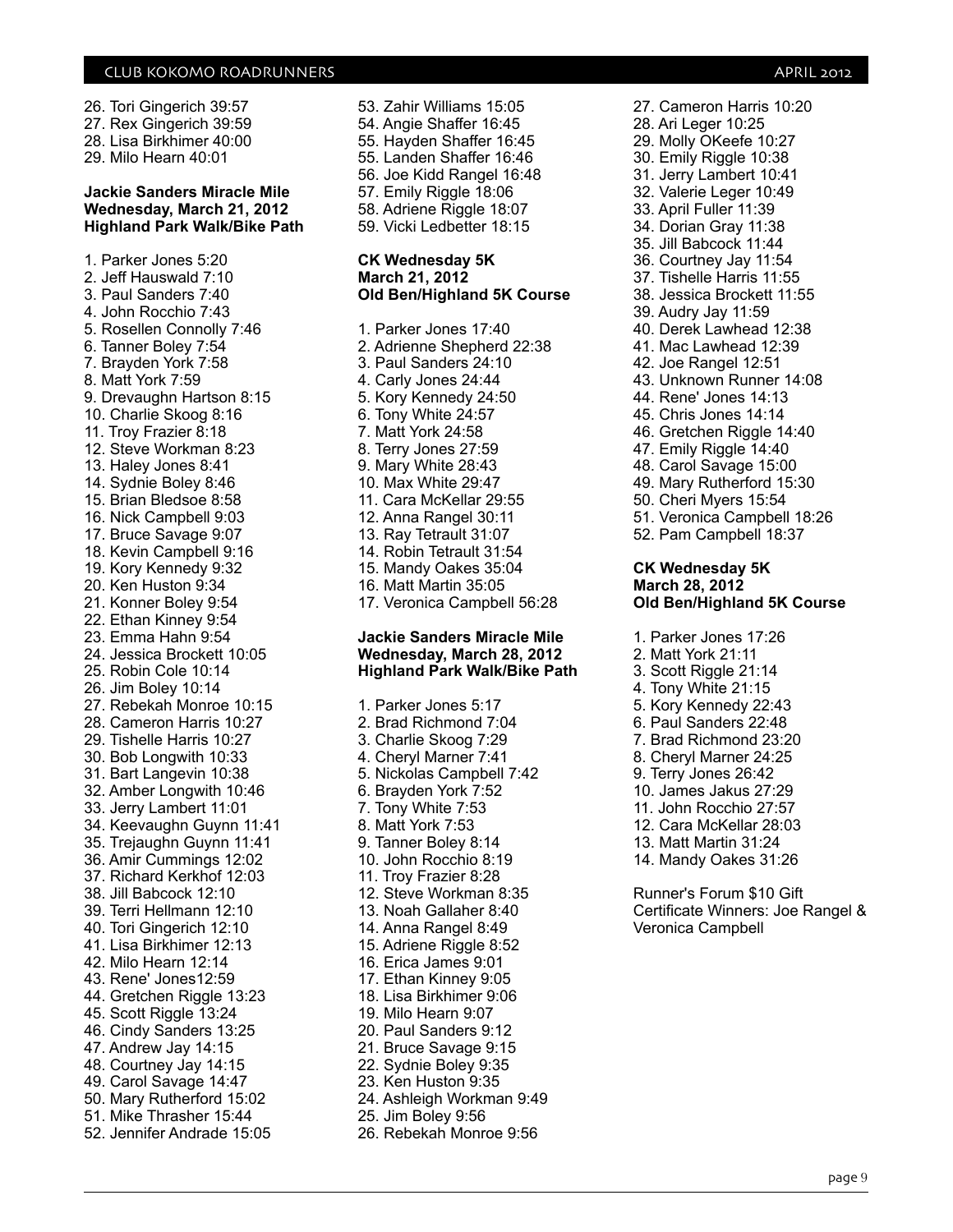**Races included are Amboy and any one Ultra, Marathon, Half-Marathon or Volunteer. 10 points are awarded for both the Race for the Cure and the Relay for Life.**

## **Runners**

#### **Women**

0-12 Ella Kantz 1-20

13-19 Carly Jones 1-20 Kelsey Kennedy 1-15 Stevie Jones 1-12 Sophie Frazier 1-10

## 25-29

Amanda Flick 1-20 Jenna Clark 1-15 Laura Heflin 1-12

30-34 Jen Atkins 2-40H Rebekah Monroe 1-15

35-39 Nikki Frazier 1-20 Anna Kantz 1-15

40-44 Lisa Birkhimer 1-20H Heather Weber 1-20H

#### 45-49

Cindy Stone 1-20 Cara McKellar 1-15 Laura Cook 1-12 Kristine Bewley 1-10

50-54 Tracy Brown 1-20

55-59 Robin Tetrault 2-35H Anna Rangel 1-20 Lorene Sandifur 1-20H Sue Keller 1-12

# **Runners**

**Men**

13-19 Jeremy Breedlove 1-20 Waylon Coulter 1-15 Jordan Fivecoate 1-12 Cavan Williams 1-10 Samuel Bettegnies 1-9 Bobby Mendoza 1-8

20-24 Parker Jones 2-32H Neno Bellinotti 1-20 Kory Kennedy 1-15 Cody Young 1-10

30-34 Chad Sr. Gaddis 1-20

35-39 Bob Atkins 1-20H Brad Richmond 1-20 Jim Boley 1-15

- 40-44 Terry Jones 2-40H Scott Colford 1-20H Scott Riggle 1-20H Steve Williams 1-15
- 45-49

Jay Priest 2-40 David Emry 2-35H Michael Graham 2-30H Ron Moore 1-20H Brian Reinhardt 1-20H Scott Deyoe 1-12

50-54 Byron Bundrent 1-20 Ray Tetrault 1-20H Jerry Long 1-15 Eric Mathew 1-12 Ken Swinehart 1-10

55-59 Mark Shorter 1-20 Jerry Meiring 1-15 Russ Hovermale 1-12

60-64 Gary Callahan 1-20 Charlie Skoog 1-15 Vern Keller 1-12 Tom Miklik 1-10

65-69 David Hughes 1-20 Doug Mankell 1-15 Bill Barnett 1-12

70-74 Billy Stanton 1-20 John Peters 1-15 Stan Shuey 1-12

75-79 Riley Case 1-20 Ken Huston 1-15

# **Walkers**

**Women**

50-54 Mary Miller 1-20 Jane Inman 1-15 Raye Jean Swinehart 1-12 Jean Heflin 1-10 Jayne Stucker 1-9

60-64 Angela Lorenz 1-20 Judy Trobaugh 1-15

## **Walkers**

**Men** 25-29 Vince Lorenz 1-20

55-59 Rick Spencer 1-20 60-64 Robin Michael 1-20

70-74 John Mohr 1-20

# **April Birthdays**

4-3 Christopher Campbell 4-4 Travis Barker 4-4 Elizabeth Felker 4-4 Ron Metz 4-5 Julianne Bryan 4-5 Brian Reinhardt 4-5 Renita Taflinger 4-6 Laura Cook 4-6 Kevin Starich 4-8 Dana Culp 4-10 Billy Cox 4-10 Steve Wand 4-11 Cindy Stone 4-13 Mark Rodgers 4-13 Don Rogers 4-16 Tami Moore 4-17 Charles Johnson 4-18 Tim Taflinger 4-18 Tommy (Charlie) Werst 4-18 John Wiles 4-19 Konner Boley 4-20 Kelly Barker 4-22 Angela Lorenz 4-23 Sydnie Boley 4-25 Lorene Sandifur 4-25 John Sites 4-26 Brittiana Gillem 4-26 Brooke Gillem 4-27 Greg Townsend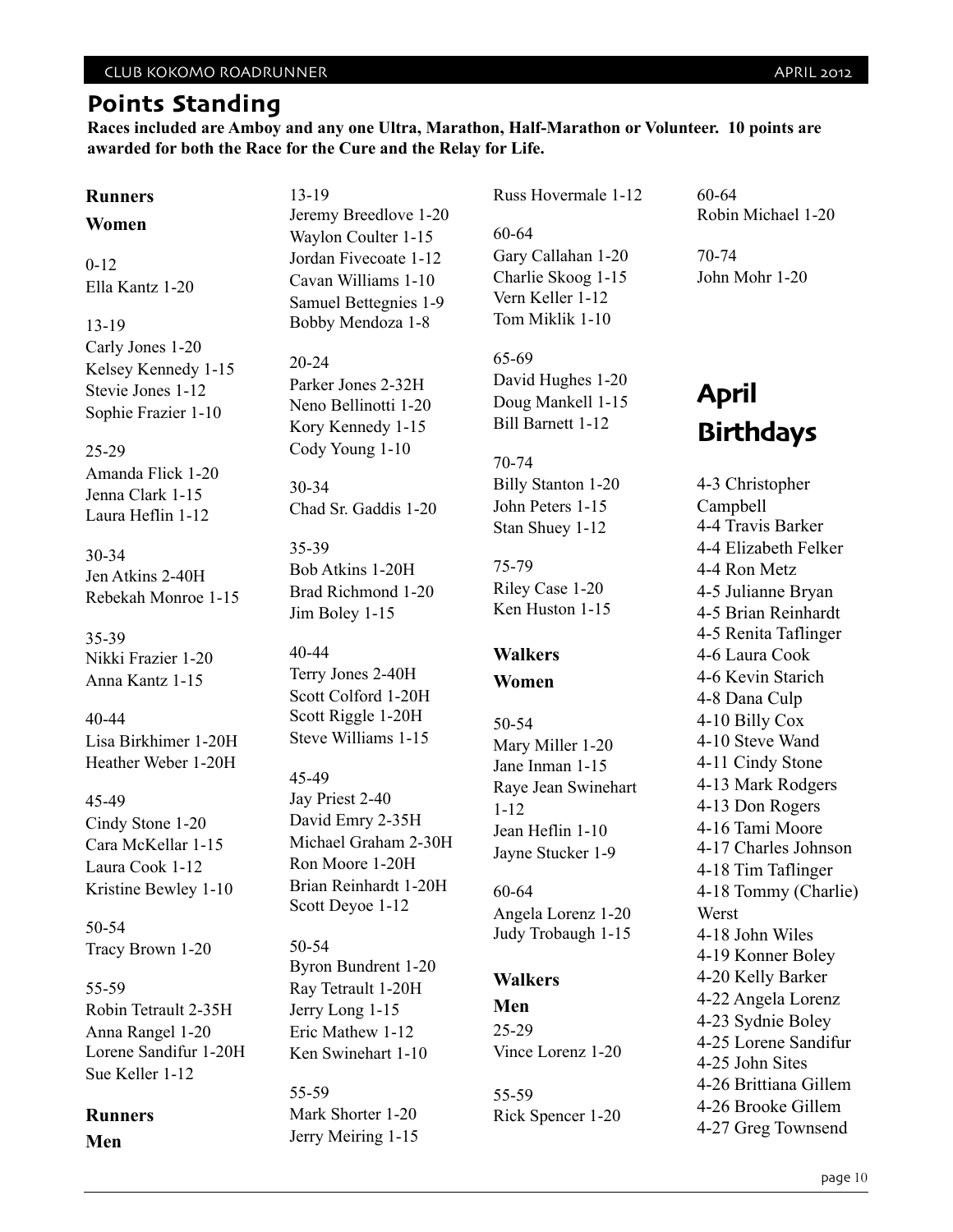## **2012 Race Calendar**

#### **April 07**

CKRR Ultimate 10 Mile Run & 5 Mile Run/ Walk Time: 9 AM Location: Tierney Warehouse, 1401 W. Cliff Drive, sLogansport, IN

#### **April 21**

Race for the Cure 5K Run/ Walk 10 points for each finisher Time: 9 AM Location: Military Park, Indianapolis Phone: (317) 733-3300 Email: Tuxedo Brothers

#### **April 28**

Run, Rock, Roll 5K Run/Walk 1M Run/Walk/Roll Time: 8:30 AM Phone: 765-455-8085 ext. 332 Email: [vboles@kokomo.k12.in.us](mailto:vboles@kokomo.k12.in.us)

#### **May 12**

Norris Insurance 4 Mile Run/ 3 Mile Walk Time: 8 AM Location: Jackson Morrow Park, Kokomo, IN Contact: John Norris Website: [http://](http://norrisinsurance.com/) [norrisinsurance.com/](http://norrisinsurance.com/)

#### **May 26**

17th Composer Classic 5K & Melodic Mile Run/ Walk Time: 8 AM Location: Rogers Pavillion Highland Park, Kokomo, IN Contact: Mary Rowe Phone: (765) 480-0818

#### **June 02**

Trojan Trot 5K/ Walk Time: 8 AM Location: Sharpsville, IN Contact: Lisa Jones Phone: (765) 480-2621

#### **June 9**

Norris Insurance 5 Mile Run/ 5K Walk Time: 8 AM Location: Greentown, IN Contact: John Norris Phone: (765) 395-7761 Website: [http://](http://norrisinsurance.com/) [norrisinsurance.com/](http://norrisinsurance.com/)

**June 14** Coyote Kids day 1

#### **June 16**

Relay for Life Location: Walter Cross Field, Kokomo High School, Kokomo, IN

**June 21** Coyote Kids day 2

**June 23** 12 Hour relay—Non CKRR points race Contact: Ray Tetrault

#### **June 30**

Haynes-Apperson 4 Mile Run/ 3 Mile Walk Time: 8 AM Location: Memorial Gymnasium, Central Middle School, Kokomo, IN Contact: Mark Shorter Email: [Mark@ckrr.us](mailto:Mark@ckrr.us)

#### **July 14**

Race for Grace Time: 8 AM Location: Calvary Presbyterian Church, 7th & Spencer Streets, Logansport, IN Phone: (574) 753-0505

**July 21** Panther Prowl 5K Mile Run/Walk -

Time: 8 AM Location: Russiaville, IN NOTE: Please do NOT park in the

lot at Waddell's IGA. It is reserved

for their customers only.

#### **August 04**

Norris Insurance 5K Run/ Walk Time: 8 AM Location: Converse, IN Contact: John Norris Website: [http://](http://norrisinsurance.com/) [norrisinsurance.com/](http://norrisinsurance.com/)

#### **August 18**

CAM Run for Shelter 5K Run and Walk Time: 8 AM Location: Oakbrook Valley, Russiaville, IN Contact: Oakbrook Community Church Phone: (765) 252-7030

**September 1** Steps to Recovery 3M Run & Walk

**September 15** 4th GNO Time: 5:00 p.m. Location: Downtown Kokomo, IN **September 22** Bee Bumble 5K & 10K Time: 8:00 a.m. Location: Burnettsville, IN

**September 29** HESP race Details not currently available Contact: Vicki Boles

#### **October 06**

Cole Porter 15K Run/ 5K Run/ Walk Time: 9:00 AM Location: Circus Building, Peru, IN

#### **October 13**

St. Joseph Foundation's Runnin' the Shores 5K Location: Champaign Shores Contact: Todd Moser 456-5406

October 27 YMCA Jack-o-lantern Jog 5K Run/Walk Time: 8am Location:YMCA, Kokomo

**November 10** CKRR Charity 5K Run/ Walk Time: 9 AM Location: UAW 292 Union Hall, Alto & Park Roads, Kokomo, IN Contact: Charlie Skoog Phone: (765) 457-2607 Email: [runckrr@aol.com](mailto:runckrr@aol.com)

#### **November 22**

Club Kokomo Cares 5K Run/ Walk Points 20 For Each Finisher Time: 8 AM Location: Rogers Pavillion Highland Park Contact: Ray Tetrault Phone: (765) 854-1393

**December 31** CKRR New Year's Eve 5K Run/ Walk Time: 2 PM Location: UAW Local 292